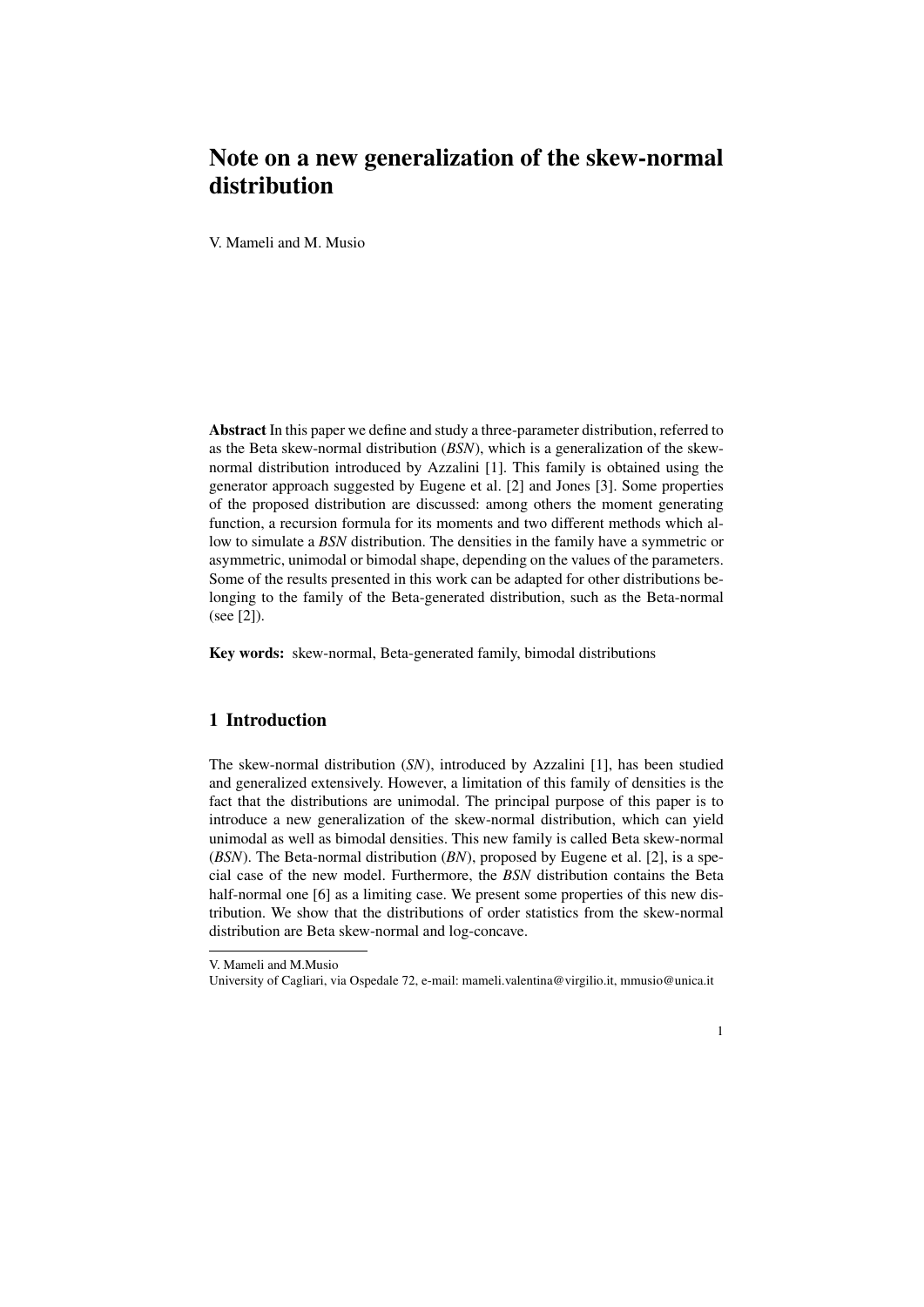## 2 A new generalization of the skew-normal distribution: the Beta skew-normal

In this section we define the Beta skew-normal class. This new distribution, which contains as a special case the skew-normal one, is flexible enough to support unimodal and bimodal shapes.

Definition 1. A random variable *X* is said to have a Beta skew-normal distribution, if its density is given by

$$
g_{\Phi(x;\lambda)}^B(x;\lambda,a,b) = \frac{2}{B(a,b)} (\Phi(x;\lambda))^{a-1} (1 - \Phi(x;\lambda))^{b-1} \phi(x) \Phi(\lambda x), x \in R \quad (1)
$$

with  $a > 0$ ,  $b > 0$ ,  $\lambda \in R$ . We denote the random variable *X* by  $X \sim BSN(\lambda, a, b)$ .

We now present some properties concerning the  $BSN(\lambda, a, b)$ . **Properties of**  $BSN(\lambda, a, b)$ :

- a. If  $a = 1$  and  $b = 1$ , then we obtain the  $SN(\lambda)$  distribution.
- b. If  $\lambda = 0$ , then the *BSN* distribution reduces to the Beta-normal *BN*(*a*,*b*) one.
- c. If  $X \sim BSN(0,1,1)$ , then *X* is a standard normal random variable.
- d. If  $X \sim BSN(1, \frac{1}{2}, 1)$ , then *X* is a standard normal random variable.
- e. If  $X \sim \text{BSN}(-1, 1, \frac{1}{2})$ , then *X* is a standard normal random variable.
- f. If  $X \sim \text{BSN}(\lambda, a, b)$ , then  $-X \sim \text{BSN}(-\lambda, b, a)$ .
- g. If  $X \sim BSN(\lambda, a, b)$ , then  $Y = \Phi(X; \lambda) \sim Beta(a, b)$  and
- $Z = 1 \Phi(X; \lambda) \sim Beta(b, a)$ .
- h. As  $\lambda \rightarrow +\infty$ , the *BSN* density tends to the Beta half-normal distribution.

Properties from *c* to *e* establish that the family of  $BSN(\lambda, a, b)$  contains the standard normal distribution as a special case under three different parameter sets. Consequently, we have that a probabilistic model based on the BSN distribution is not identifiable under the null hypothesis of normality. It is well known that the classical asymptotic results concerning the likelihood ratio are not true in case of loss of identifiability and the distribution of the LRT statistic is difficult to characterize ([4]). An way to avoid this problem is to redefine the model over the modified parameter space

$$
\Theta = \{ (\lambda, a, b) | a \ge 1, b \ge 1, \lambda \in R \}.
$$

Therefore, under this constraint on the parameter space,  $H_0$  is described by  $a =$ 1,  $b = 1$  and  $\lambda = 0$ . The BSN distribution is easily simulated using Property *g* as follows: if *Y* has a Beta distribution with parameters *a* and *b*, then the variable  $X =$  $\Phi^{-1}(Y;\lambda)$  has  $BSN(\lambda,a,b)$  distribution, where  $\Phi^{-1}(\cdot;\lambda)$  is the quantile function of the skew-normal distribution. If  $a, b \ge 1$ , the density 1 is strongly unimodal [3], i.e.log  $g_{\Phi(x;\lambda)}^B(x;\lambda,a,b)$  is a concave function of *x* (see Fig. 1(a)). We do not have general results for *a* and/or  $b < 1$ . A numerical study has shown that, when at least one of the two parameters *a* and *b* is close to zero (0*.*10*,*0*.*20) , the density can be bimodal (see Fig. 1(b)). Now we find the moment generating function of *X* which has density 1.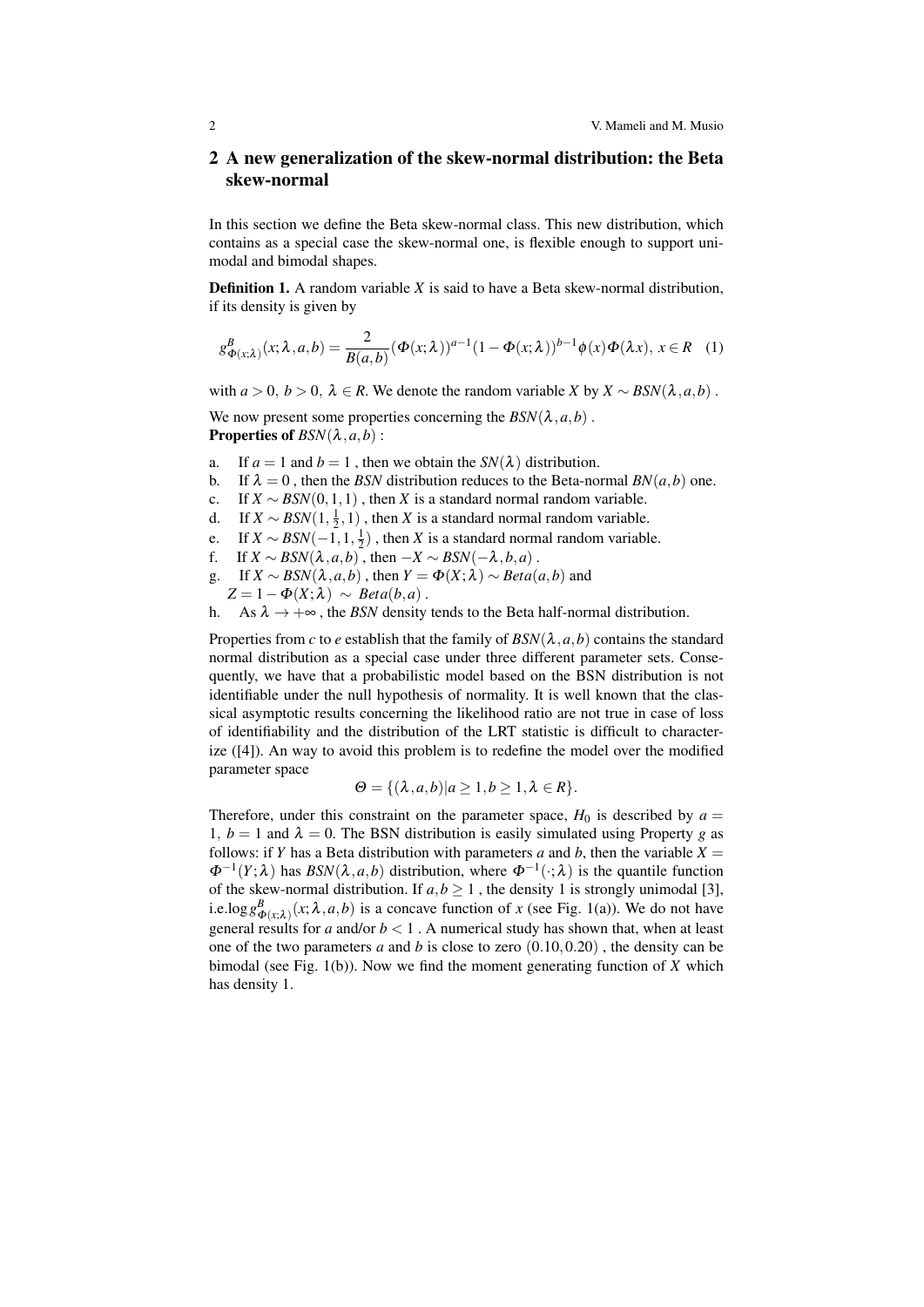

Fig. 1 The *BSN* density function for some values of *a*, *b* and  $\lambda$ 

**Proposition 1.** *The moment generating function of*  $X \sim BSN(\lambda, a, b)$  *is given by* 

$$
M_X(t) = \frac{2}{B(a,b)} e^{\frac{t^2}{2}} E_Z \left( (\Phi(Z;\lambda))^{a-1} (1 - \Phi(Z;\lambda))^{b-1} \Phi(\lambda Z) \right), \text{ where } Z \sim N(t,1).
$$
\n(2)

We have the following recursive formula.

**Proposition 2.** *Let*  $k \in N$  *and*  $k \ge 1$ *. If*  $X \sim BSN(\lambda, a, b)$ *, with*  $a, b > 1$  *then* 

$$
E_X(X^k) = (k-1)E_X(X^{k-2}) + \lambda E_X\left(X^{k-1}\frac{\phi(\lambda X)}{\Phi(\lambda X)}\right) +
$$
  
+  $(a+b-1)E_U\left(U^{k-1}\phi(U;\lambda)\right) - (a+b-1)E_V\left(V^{k-1}\phi(V;\lambda)\right)$ , (3)

*where U*  $\sim$  *BSN*( $\lambda$ , $a$  − 1, $b$ ) *and*  $V$   $\sim$  *BSN*( $\lambda$ , $a$ , $b$  − 1) *are independent random variables.*

Moments of the BSN cannot be evaluated exactly in closed form. We have computed them numerically using the software R. From this numerical study we have noted that (see  $[5]$ ):

- *•* for fixed values of *a* and *b* the mean and skewness are both increasing function of  $\lambda$ :
- for fixed values of *b* and  $\lambda$  the mean and skewness are both increasing function of *a*;
- for fixed values of *a* and  $\lambda$  the mean is a decreasing function of *b*.

The Beta skew-normal density is in general asymmetric (see Figs. 1(a) and 1(b)). We have a partial result concerning symmetry: